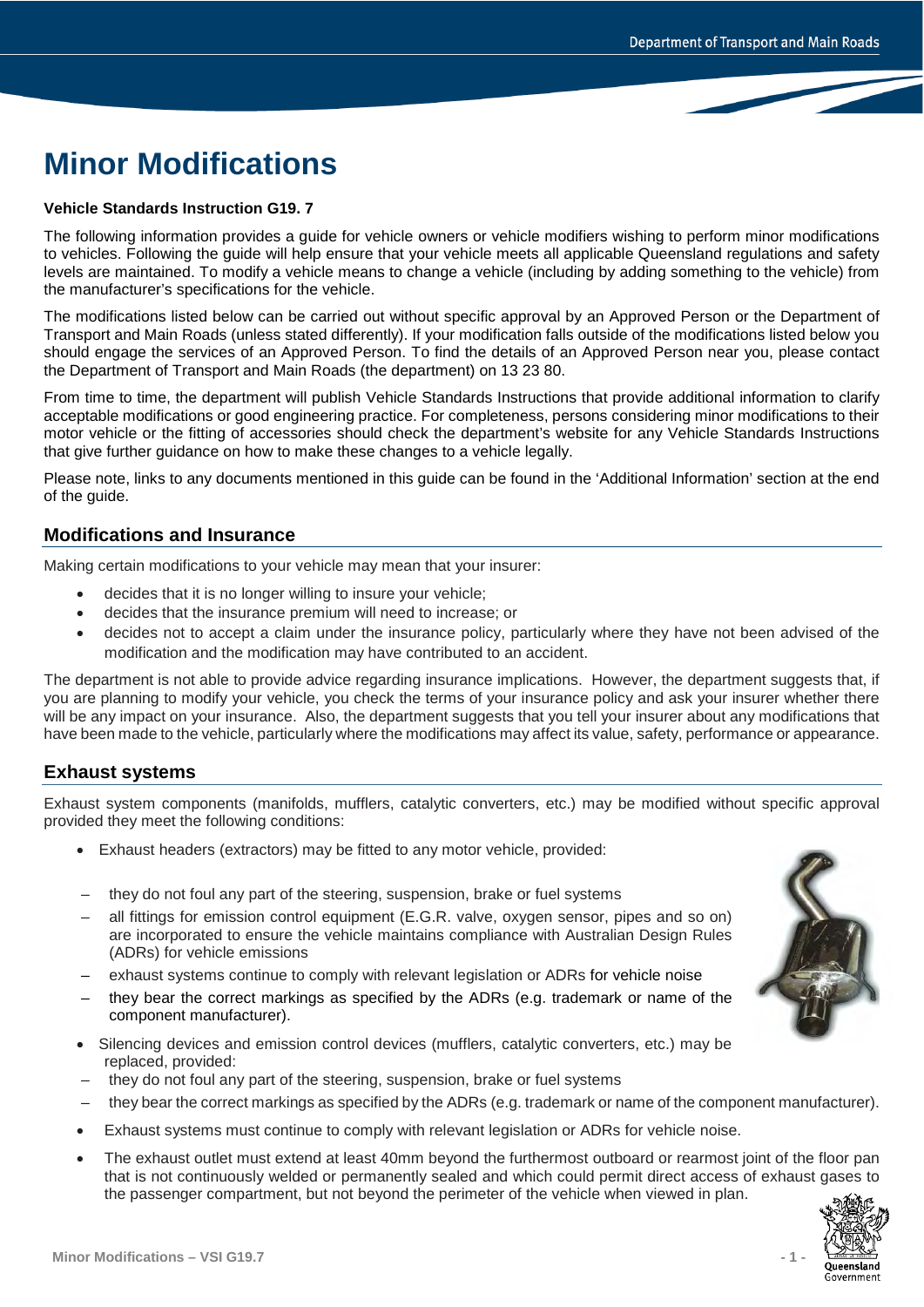- The exhaust outlet, if to the side of the vehicle, must discharge to the right hand side of the vehicle and horizontally or at an angle of not more than 45 degrees below the horizontal.
- The exhaust outlet, if to the rear of the vehicle, must discharge horizontally or at an angle of not greater than 45 degrees below the horizontal.
- All exhaust and muffler systems must be free of any leaks or mechanical faults and should be adequately supported.
- All replacement silencing components (mufflers, exhaust manifolds, etc.) must comply with either the information specified on the vehicle's original external noise level label, the ADRs (full testing and new labelling required) or the Transport Operations (Road Use Management - Vehicle Standards and Safety) Regulation 2010, whichever is applicable to the vehicle's date of manufacture.

# **Engines**

# **Replacement Engines**

Replacement engines that are offered by the manufacturer as an optional engine for that model of vehicle may be fitted without specific approval. For such conversions, all components, including suspension and brakes, must be identical to those of a vehicle originally produced with the optional engine.

For further information please refer to the LA section of the National Code of Practice for Light Vehicle Construction and Modification.

### **Fuel Systems**

Non-standard fuel delivery systems, such as multiple and/or replacement carburettors, or fuel injection system components may be fitted without specific approval provided the vehicle continues to comply with the emission requirements of the Australian Design Rules (ADRs) applicable at the vehicle's date of manufacture and does not increase the engine power by more than 20%.





### **Aftermarket / Re-mapped Engine Management Computers**

The use of aftermarket (not supplied by the original vehicle manufacturer) or re-mapped engine management computers is permitted without specific approval, provided the vehicle continues to comply with the emission requirements of the ADRs applicable at the time of the vehicle's manufacture. Often the aftermarket engine management computer manufacturer or the company re-mapping the unit have undertaken ADR emission testing and can supply evidence of compliance. However, where a modification increases the engine power by more than 20%, the modification must be certified by an Approved Person.

For further information please refer to the LA section of the National Code of Practice for Light Vehicle Construction and Modification.

### **Nitrous Oxide**

The fitting of nitrous oxide injection systems is not permitted under any circumstances. This includes a partial installation or a disconnectable nitrous oxide system being fitted to a vehicle.

### **Fuel System**

The following items are considered as minor modifications and can be performed without specific approval:

- fitting replacement fuel lines
- fitting additional fuel filters
- fitting alternative fuel pumps
- fitting a manufacturer's optional fuel system.

# **Air Filters**

Fitting a replacement air filter (including pod-type air filters) is considered a minor modification and does not require specific approval. When fitting a replacement air filter, you must ensure it is securely attached to the vehicle and does not cause an increase in noise from the air intake system. To resolve this issue, the air filter element may have to be effectively encased or boxed-in.

In addition to the above requirements, the vehicle's gaseous emissions must not be adversely affected. As such, all emission sensors must remain fitted (and connected) in a similar location to the original vehicle manufacturer's design

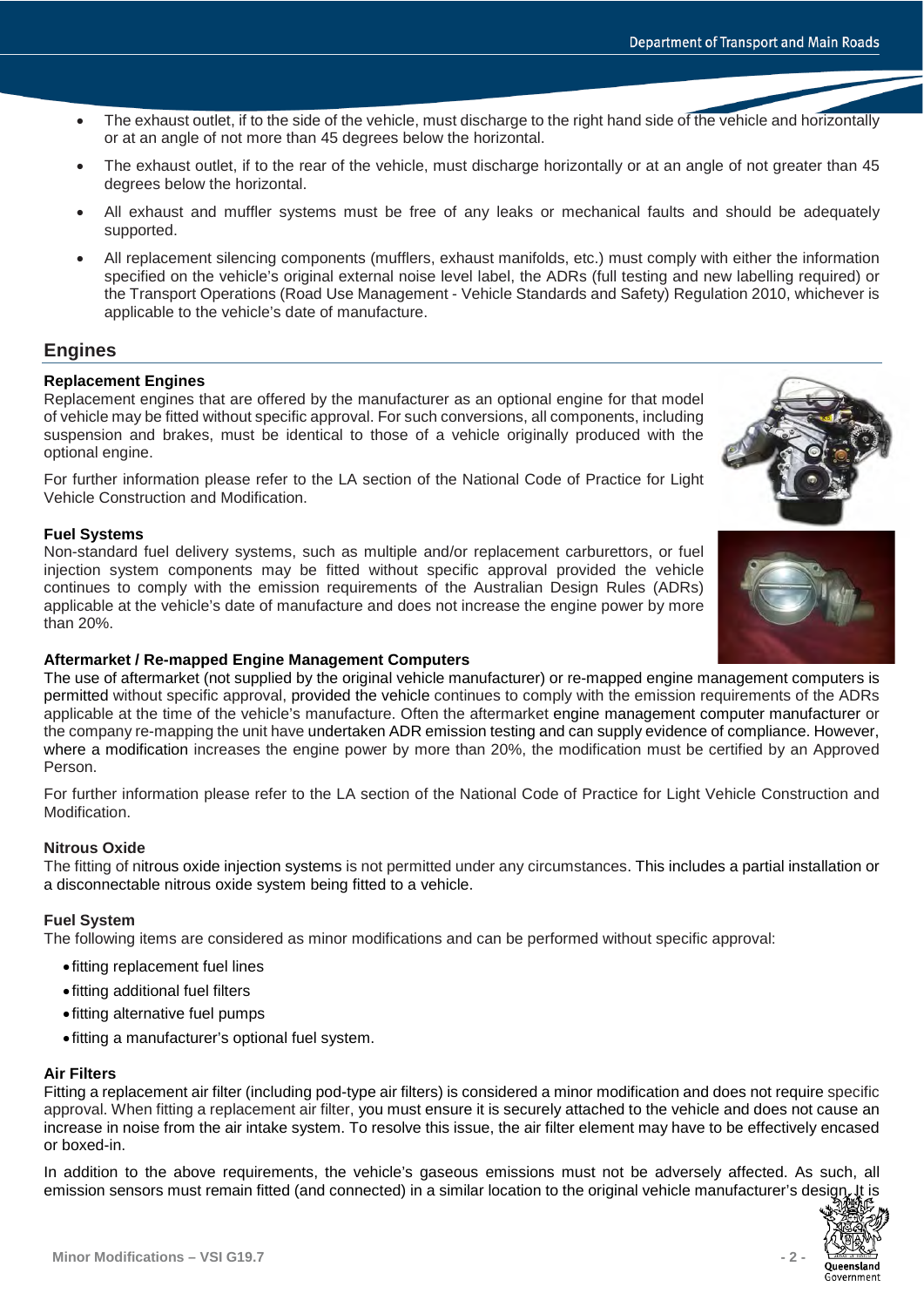also important to be aware that some types of sensors give false readings when oil soaked air filters are used. When oil soaked air filters are used, confirmation should be sought from the manufacturer about the effect on the exhaust emissions.

**Please Note:** Air filters should be flame retardant.

### **Gear Drives and Belts**

The fitment of non-standard gear drives and auxiliary belt drives is considered a minor modification which does not require specific approval, provided they do not result in an increase in noise levels.

### **Blow-off Valves**

The fitment of a blow-off valve to a vehicle is considered a minor modification which does not require specific approval, provided it vents back into the vehicle's induction system. Blow-off valves that vent directly to the atmosphere must not be fitted.

### **Turbo Wastegates**

The fitment of a wastegate to a vehicle is considered a minor modification which does not require specific approval, provided it vents gases into the exhaust system upstream of the mufflers and/or catalytic converter. Wastegates that vent gases directly into the atmosphere must not be fitted.

**Please Note:** Modifications to the engine and engine components that result in an increase in engine power of more than 20% of the original engine power must be certified under the LA section of the National Code of Practice for Light Vehicle Construction and Modification.

### **Brakes**

Replacement brakes that are offered by the manufacturer as an option for that model of vehicle may be fitted without specific approval. For such conversions, all components must be identical to those of a vehicle originally produced with the optional brakes.

Brake systems modifications must not reduce braking performance or increase the risk of brake failure. Brake discs or drums must not be machined beyond the reconditioning limits set down by the manufacturer.

When brakes are upgraded using components or systems which were not standard options for the vehicle, an Approved Person must be engaged to certify the adequacy of the new system, as issues such as hydraulic fluid sufficiency, balanced braking on all wheels, brake pedal pressure limitations and braking performance must be considered.

For further information please refer to the LG section of the National Code of Practice for Light Vehicle Construction and Modification.

### **Suspension**

#### **Lowering or Raising of Vehicles**

The raising or lowering of a vehicle's suspension is permitted without specific approval, provided:

- at least two thirds of the original suspension travel in either direction is maintained
- coil springs remain in locating seats on full suspension droop
- the normal relationship between the front and rear suspension heights is not unduly affected
- replacement springs have the same or greater load capacity as the original springs
- suspension coil springs are not shortened by cutting or heating
- leaf spring suspensions are not raised by the use of extended shackles, adjustable metal plates or by placing the leaf springs to the opposite side of the axle
- if lowering blocks are used, they are either steel or aluminium
- the vehicle maintains a minimum running clearance of 100mm and the requirements in Australian Design Rule (ADR) 43 are met\*
- a vehicle fitted with Electronic Stability Control (commonly known as ESC) may not be modified if the operation of the ESC is affected, unless the ESC system is adjusted accordingly.

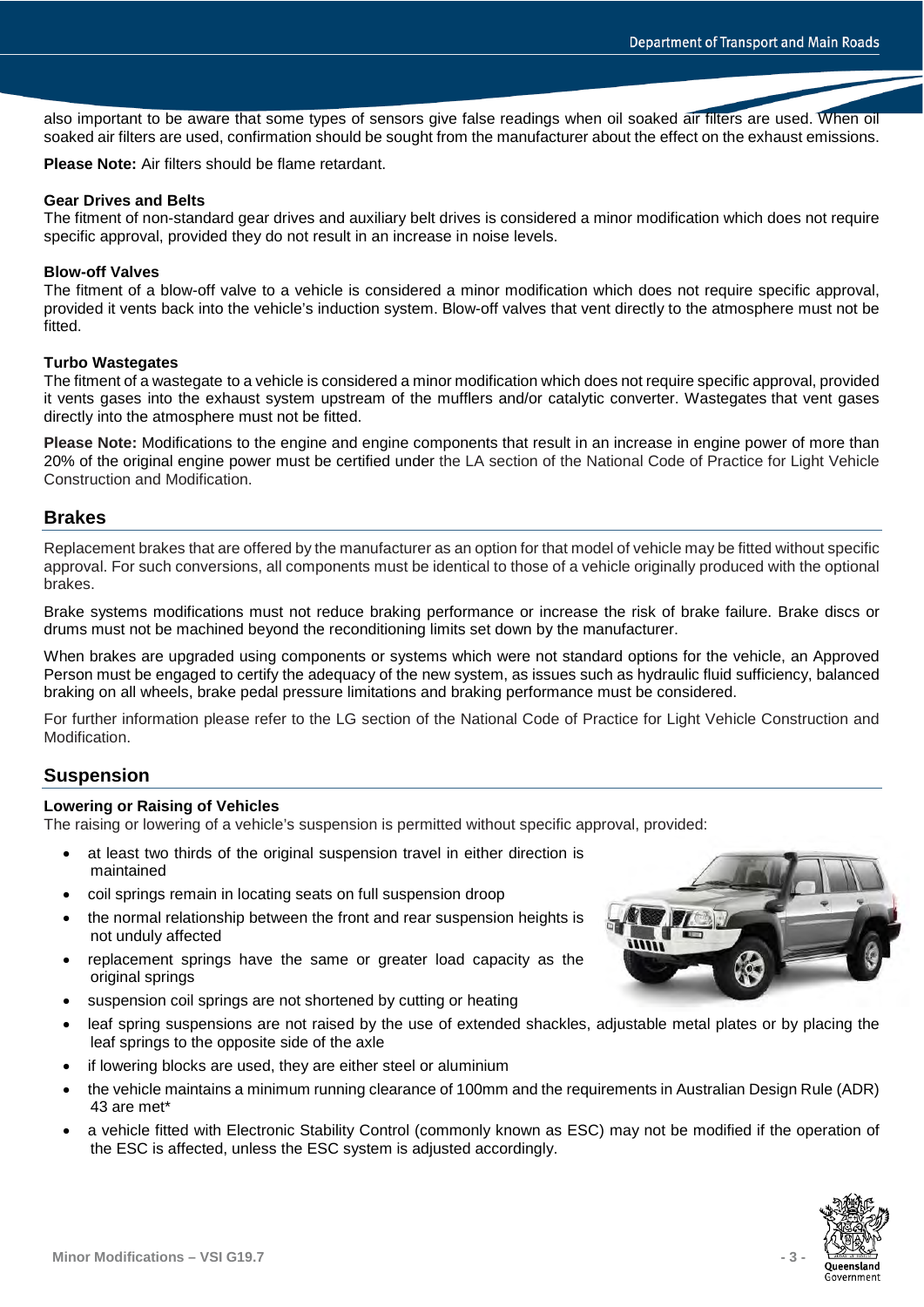**\***Generally, a vehicle which maintains a minimum clearance of 100mm between the ground and any point on the underside of the vehicle (except a point on a tyre, wheel, wheel hub, brake backing plate or flexible mudguard or mudflap) will meet ADR 43.

For more information regarding ground clearance and running clearance please refer to the LS section of the National Code of Practice for Light Vehicle Construction and Modification.

### **The following information provides some general guidance about raising a vehicle's height**

A vehicle lift up to and including 75mm combining both suspension lift and tyre diameter increase (maximum suspension lift 50mm, maximum tyre diameter increase 50mm) is acceptable under self-certification.

A vehicle lift between 76mm and 125mm (inclusive) combining a suspension lift, a tyre diameter increase and a body lift (maximum suspension lift 50mm, maximum tyre diameter increase 50mm, maximum body lift 50mm) requires certification and testing by the department's Approved Person.

**Please Note:** The above mentioned maximum tyre diameter tyre increase is for 4WD off-road vehicles. A passenger car or passenger car derivatives must not increase their tyre diameter by more than 15mm.

For further information please refer to the LS section of the Queensland Code of Practice – Vehicle Modifications

### **Variable Air or Hydraulic Suspension Systems**

Airbag or air pressurised shock absorber helper springs may be fitted in addition to the original suspension. However, replacing some or all of the suspension system with an air or hydraulic suspension requires specific approval from the department.

### **Suspensions Sway Bars, Torque Rods and Traction Rods**

Auxiliary suspension control devices may be fitted without specific approval, provided they are properly engineered and secured and do not affect minimum ground clearance.

Adjustable sway bars, torque rods and traction rods may be fitted, provided they are designed and manufactured in accordance with good engineering practice, are suitable for on-road use and do not alter the vehicle suspension or steering geometry while used on the road network.



#### **Shock Absorbers**

Replacement shock absorbers (including struts and strut inserts) may be fitted without specific approval, provided they have been manufactured as replacement units for the particular vehicle model and have compatible mountings and dimensions.

#### **Anti-roll Bars**

Replacement or additional anti-roll bars (sway bars and stabiliser bars) may be fitted without specific approval to front and rear suspensions. Because additional roll stiffness at the front will increase understeer and additional roll stiffness at the rear will increase oversteer, the incorrect choice or combination of sway bars could lead to unpredictable handling. Additional assessment may be required and, if necessary, expert advice should be sought.

#### **Track Rods**

Track rods may be fitted without specific approval to control rear spring *wind-up* provided that they meet the minimum ground clearance requirements of Australian Design Rule 43 or the in-service requirements in the *Transport Operations (Road Use Management - Vehicle Standards and Safety) Regulation 2010* where applicable.

### **Strut Braces**

Transverse strut braces may be fitted without specific approval between suspension strut and spring mounting towers. Front strut braces should be kept as low as possible below the bonnet to minimise head injury to a pedestrian from any downward impact on the bonnet. Additionally, the fitment of a strut brace must not adversely affect a vehicle's supplementary restraint system or crumple zone.

### **Welding, Chrome Plating, Heating or Bending of Axles, Suspension and Steering Components**

The welding, chrome plating, heating or bending of axles, suspension or steering components, as a method of repair or alteration, is not permitted.

#### **Differentials**

Permanently locking a differential by welding or other means is not permitted and has a dangerous effect on the handling of a vehicle.

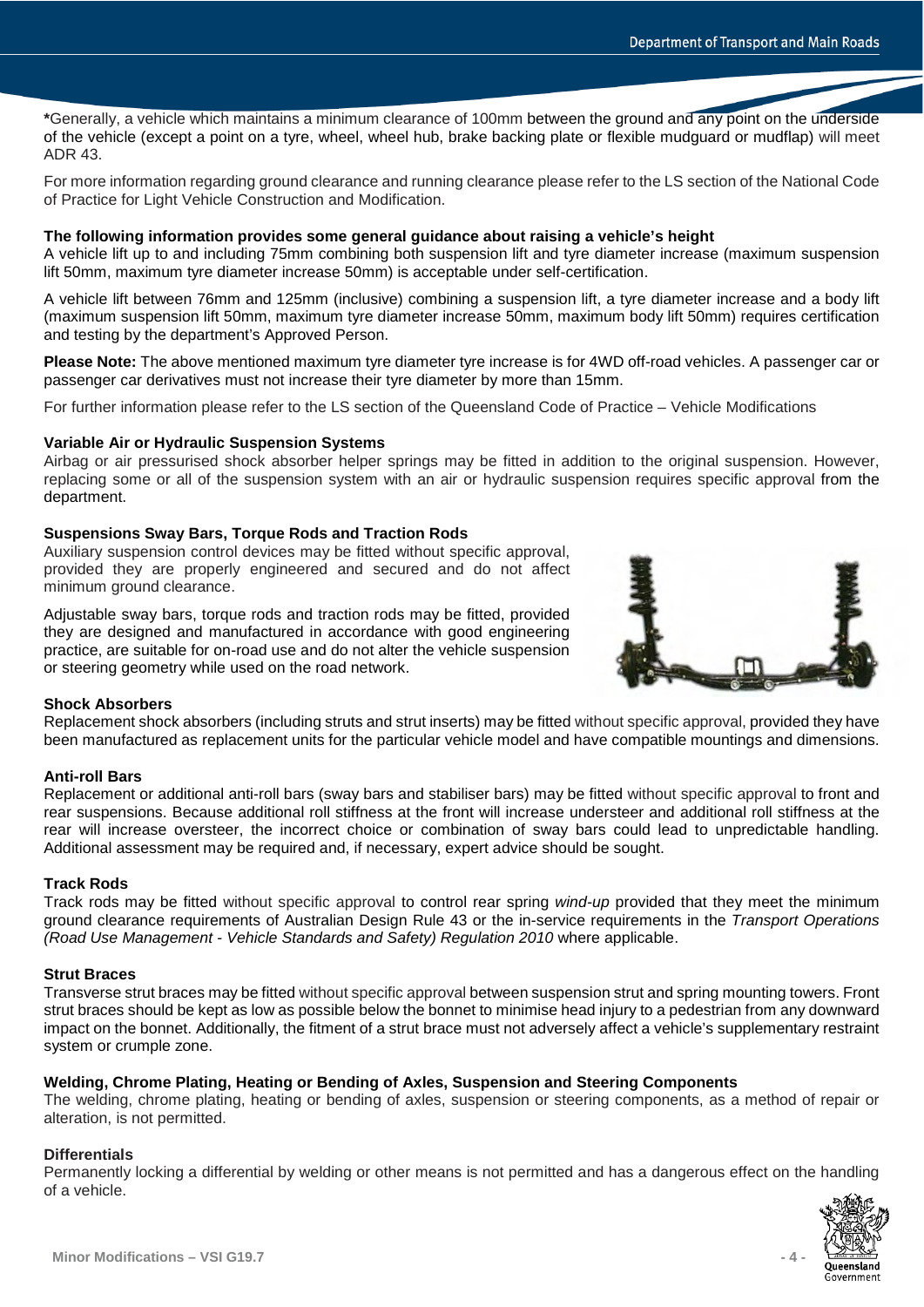# **Body**

# **Glazing (Windscreen and Windows)**

Transparent material (e.g. glass, acrylic) used in a windscreen, window or interior partition of a motor vehicle manufactured after June 1953 must have the characteristics required by any of the following standards:

- Australian and New Zealand Standard S/NZS 2080 Safety Glass for Land Vehicles
- British Standard BS AU178: Road Vehicle Safety Glass
- Japanese Industrial Standard JIS R 3211 Safety Glazing Materials for Road Vehicles
- American National Standard ANSI Z26.1 Safety Code for Safety Glazing Materials for Glazing Motor Vehicles Operating on Land Highway
- United Nations Economic Commission for Europe (UNECE) Regulation 43/00 Uniform Provisions Concerning Approval of Safety Glazing and Glazing Materials
- New Zealand Standard (NZS) 5443.

### **Window Tinting**

No material or other object is to be located on the windscreen or windows which will interfere with the driver's vision.

Film which has a reflectance of more than 10 per cent must not be used on any windscreen or window.

### **Windscreens**

Tinting may be applied to the upper portion of a windscreen of a motor vehicle. The tinting must not extend lower than a horizontal line connecting the uppermost points of the arcs swept by the vehicle manufacturer's original wiper blades or the upper 10 per cent of the windscreen, whichever is the lesser. The tinting may be of any shade.

Windscreens which have tinting incorporated within the glazing (not applied tint) are permitted subject to the screen having an optical transmission of not less than 75 per cent for a motor vehicle built after 1971 and 70 per cent for any other vehicle.

### **Vehicles with Non-tinted Glass**

Window tinting, other than the front windscreen, must have a light transmittance factor of no less than 35% (T35) on the drivers and passenger front windows. Provided the vehicle has a rear vision mirror on each side, it may have window tint of not less than 20% (T20) light transmittance behind the driver's seating position.

A goods vehicle may have a luminous transmittance of 0% or more provided the vehicle has a rear vision mirror on each side.

### **Vehicles with Factory-tinted Glass**

Most new vehicles are fitted with tinted glass (tinted film incorporated within the glazing). In some cases it may be difficult to determine if the glass is actually tinted. To check if the glass is tinted, hold a piece of white paper on the opposite side of the glass. If it has a slight grey, green or brown colour when viewed through the glass, the glass is tinted.

Special grades of film (including clear film) may be applied to factory tinted windows. When these films are applied to tinted glass, the combination of tints must still allow a minimum light transmittance of 35 per cent

on the drivers and passenger front windows and 20% (T20) on the rear windows.

**Please note:** The Australian Design Rules (ADRs) now allow privacy glass to be fitted to a vehicle rearwards of the driver's vision. Privacy glass has no minimum light transmittance and is often darker than T20 tint. Privacy glass incorporates tinted film within the glazing and is not defined as an applied tint. All applied tint must meet the above requirements and not the requirements set out for privacy glass in the ADRs.

For further information please refer to the LZ section of the National Code of Practice for Light Vehicle Construction and Modification.

### **Steering Wheels**

It is acceptable to replace a vehicle's steering wheel without specific approval, provided the replacement steering wheel does not affect compliance with ADR 10 (after 1970) and ADR 69 (after June 1995). Unless a steering wheel is marked or has accompanying information indicating it has been tested to the appropriate ADR, it must not be used as a replacement. In addition, for vehicles required to comply with ADR 69, the steering wheel assembly must be identical to one fitted as an





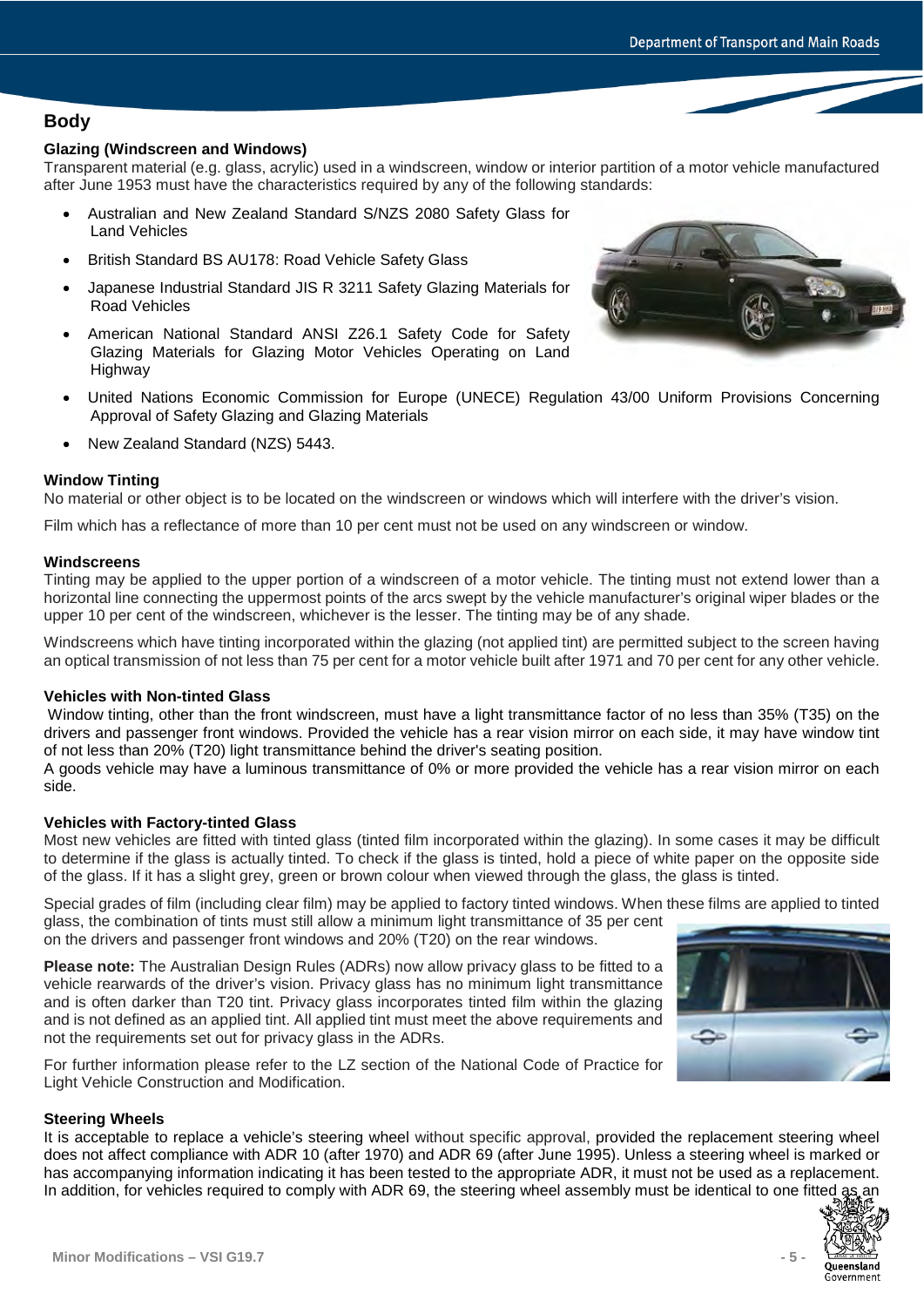option to the same model by the vehicle manufacturer, or alternatively, a steering wheel that has been certified by the replacement wheel manufacturer as a complying wheel for the specific make and model may be used.

Replacement steering wheels should not be less than 330mm in diameter. If the original steering wheel was designed with a recessed or padded hub, the replacement wheel should be of a similar design.

**Please Note:** Removable steering wheels must not be fitted.

### **Electrical System**

It is permissible to relocate a vehicle's battery without specific approval, provided it meets the following requirements:

- the battery is adequately restrained
- battery cables are shielded to prevent damage
- rubber grommets must be fitted where a cable passes through a hole in body panels and/or chassis sections
- battery cables are securely mounted to the vehicle at a maximum spacing of 600mm
- battery cables are adequate to carry the electrical system's maximum load.

**Please note:** In addition to the above requirements, a battery relocated in a vehicle's luggage compartment must be fully enclosed and the enclosure vented to outside the vehicle (unless a special kind of battery e.g, a *sealed gel cell* is used).

### **Lighting Systems**

An additional light or reflector may be fitted without specific approval only if the light or reflector is required or permitted to be fitted by the Australian Design Rules (ADRs), the *Transport Operations (Road Use Management - Vehicle Standards and Safety) Regulation 2010* or another Act. For example, under-body lighting (neon lights) would **not** be acceptable. However, additional lights such as side marker lamps, brake lights and driving lamps are permitted.

*Please Note:* The use of blue lights is reserved for exempt vehicles such as police and ambulances vehicles only.

For further information, please refer to the *Transport Operations (Road Use Management - Vehicle Standards and Safety) Regulation 2010*

# **Headlights**

Retro-fitting High Intensity Gas-Discharge (HID) or Light Emitting Diode (LED) headlight assemblies to vehicles not originally offered with the technology is generally not permissible as they do not comply with the ADRs because:

- no headlight self-levelling device is fitted
- no self-cleaning function is fitted
- the design of the headlamp reflector is incompatible with the bulb (the light is not focused correctly).

# **Main (high) Beam Headlamps**

The fitting of additional main beam headlamps is permitted without specific approval as they are mentioned under the ADRs and the *Transport Operations (Road Use Management - Vehicle Standards and Safety) Regulation 2010*. These additional lights may be fitted at any height above the ground but must only be fitted to the front of the vehicle.

### **Driving Lamps**

The fitting of driving lamps (including LED light bars) is acceptable without specific approval, provided they meet the requirements provided in the ADRs.

Further information relating to driving lamps can be found in Vehicle Standards Instruction L15 *Fitment and use of driving lamps including light emitting diode (LED) light bars on vehicles*. https://www.tmr.qld.gov.au/-/media/Safety/Vehiclestandards-and-modifications/Vehicle-standards/Vehicle-standards-instructions/L153.pdf?la=en

### **Daytime Running Lamps and Fog Lamps**

The fitting of daytime running lamps and/or fog lamps is acceptable without specific approval, provided they meet the requirements provided in the ADRs.

Information relating to daytime running lamps and fog lamps can be found in Vehicle Standards Instruction G20 *Front fog lamps and Daytime Running Lamps*.

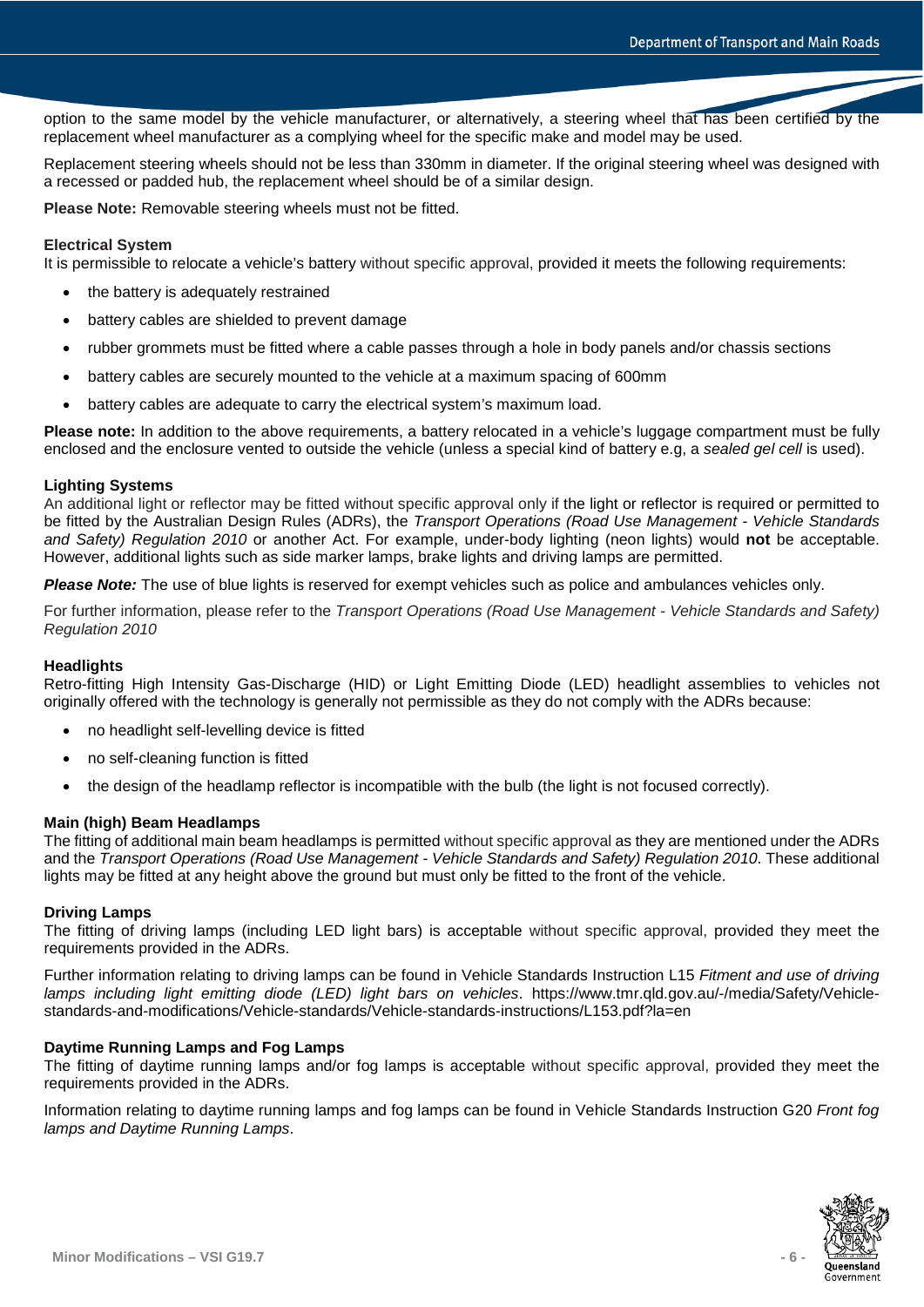# **Vehicle Accessories and Equipment**

It is the owner's responsibility to ensure all accessories and equipment attached to a motor vehicle are designed and fitted in a manner which reduces the risk of injury to pedestrians and other road users who may make contact with the vehicle when the vehicle is parked or in motion.

Items such as driving lights, winches and brackets may be fitted without specific approval, provided they do not protrude forward from the front face of any bumper or above the top of any bull bar.

Fishing rod holders can only be fitted providing they comply with the following conditions:

- the fitting allows the driver a view of the road and of traffic to the front and sides of the vehicle
- they must only be attached to the left side of the vehicle.
- they must be designed to carry no more than four fishing rods.
- rods, hooks and sinkers must be properly secured.
- vehicle lighting must not be obstructed by rods or holders.
- rod holders must be either removed or retracted behind the profile of the bull bar when they are not in use.

# **Bicycle/Wheelchair/Roof Racks**

Tow bar mounted bicycle and wheelchair carrying racks **must** be removed when not in use, unless specifically approved to remain attached. The bicycle or wheelchair and the carrying rack must not obscure any compulsory lighting or the number plate.

To address this problem, an accessory number plate may be attached to bicycle carriers or other carrying devices. No other copy of the vehicle number plate is acceptable.

Roof racks may be fitted without specific approval, provided they do not protrude more than 50mm beyond the drip mould, or for a vehicle without drip moulds, the outer profile of the roofline.

# **Ladder Racks/External Roll Bars and Roll Cages**

Vertical upright supports may be positioned behind and/or in front of the windscreen 'A' pillar. However, supports mounted in front of the windscreen 'A' pillar must not exceed 50mm in diameter and **must** be removed from the vehicle when not in use. Any support positioned in a way which can reflect the vehicle's lights back to the driver must be a matt black, non-reflective finish.

Ideally, no lights should be obscured by the fitting of any vertical support. If any light is obscured, an additional light must be fitted or the original relocated in accordance with the *Transport Operations (Road Use Management - Vehicle Standards and Safety) Regulation 2010* or Australian Design Rules.

Supports, braces and brackets must not have any sharp edges or protrusions, must not interfere with a person's normal access to the vehicle and should not project more than 150mm from each side of the vehicle or make the vehicle more than 2.5m wide.

Any attachments or modifications to the vehicle's chassis must be in accordance with the vehicle manufacturer's recommendations.

**Please note:** Requirements for internal roll bars and roll cages are covered in the LK section of the National Code of Practice for Light Vehicle Construction and Modification.

# **Long Range Radio Antennas**

Long range antennas may be fitted to a vehicle without specific approval, provided they meet the following requirements:

- Forward mounting is permitted only when it is impossible or impractical to install the antenna to the rear of the vehicle.
- The installation must be attached as low as is practical to ensure the large diameter section of the antenna projects above the bonnet line for the minimum distance.

**Minor Modifications – VSI G19.7 - 7 -**







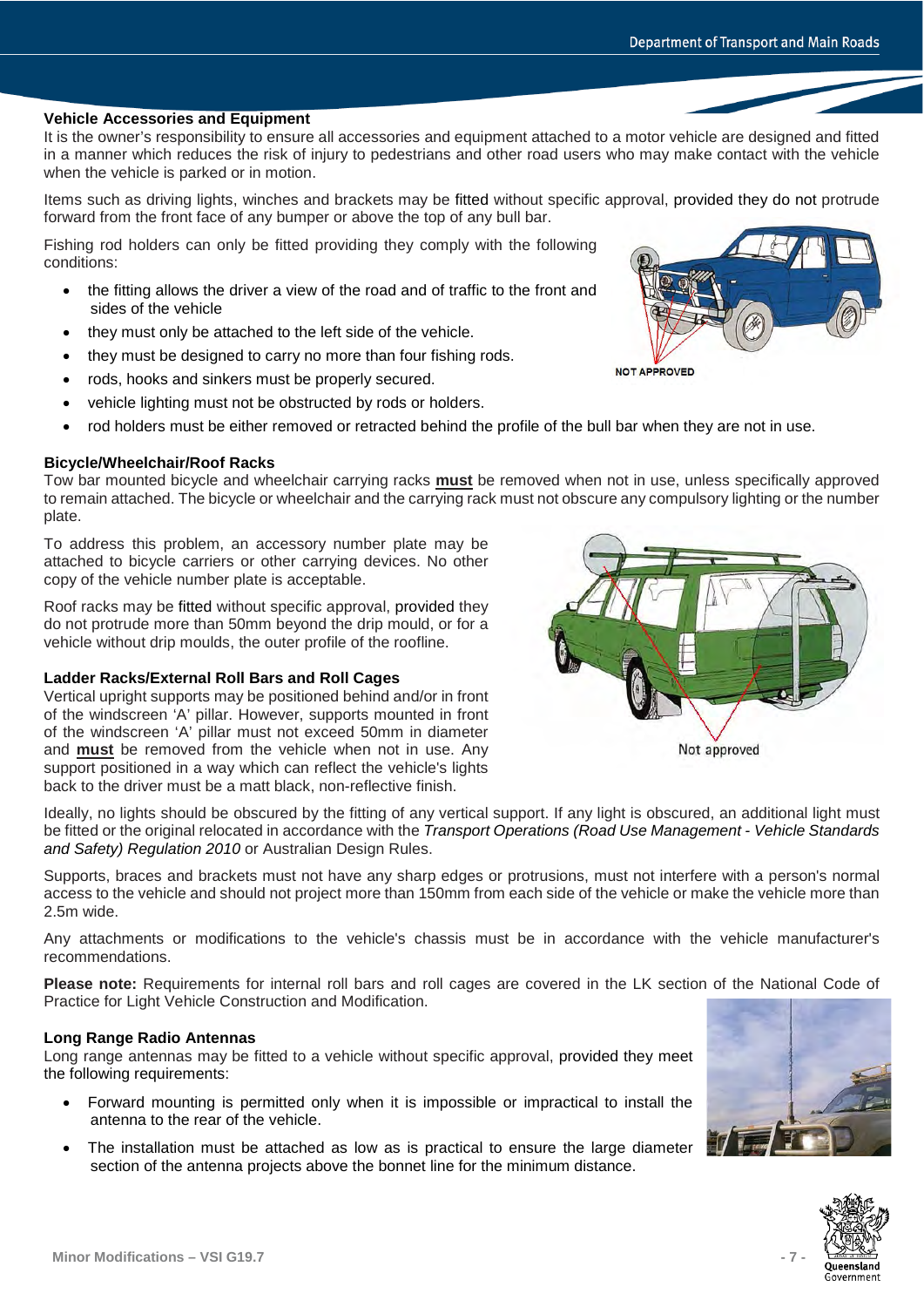- Only one long range antenna (large diameter base) may be fitted to the front of a vehicle and must be fitted to the left side (maximum diameter permitted 75mm).
- All sharp edges or protrusions which could cause injury to anyone making contact with the device must be removed or rounded.

### **Visual Display Units**

Visual display units such as DVD screens, reversing cameras, and so on may be installed in a motor vehicle without specific approval. However, no part of the image on the screen may be visible to the driver in the normal driving position unless the screen is disabled when the vehicle is being operated or it is considered a driver's aid (e.g. in-car navigation).

When fitted, the unit must not:

be positioned in a way which adversely affects the driver's field of view. It is recommended that the driver maintains an 11 metre (or if less, that provided for by the original vehicle manufacturer) field of view from the driver's seating position with the seat in the lowest and rearmost position





- encroach upon the deployment area of any of the vehicle's Supplementary Restraint Systems (Air bags, seatbelts, head restraints, etc.)
- impede the movement of occupants in the vehicle
- be fitted in a location which could contact occupants in the event of a crash
- be fitted in a location where any image on the screen is likely to distract other drivers
- be fitted in a way such that it can easily dislodge in a crash or under heavy braking/acceleration
- obstruct occupant access into the vehicle.

Further information relating to visual display units can be found in Vehicle Standards Instruction G3 *Fitting of visual display units in vehicles*.

#### **Accessory Gauges**

Additional internal or external gauges may be fitted to a vehicle without specific approval, provided they do not:

- interfere with the field of view of the driver
- produce glare to the driver
- pose a risk of pressurised fluids spraying onto the windscreen (e.g. from an oil line, coolant line, etc.)
- increase the risk of injury to a vehicle occupant or vulnerable road user in the event of a collision
- encroach upon the deployment area of any of the vehicle's Supplementary Restraint Systems, such as air bags, seatbelts, or head restraints.

#### **Bonnet Scoops**

Bonnet scoops/projections may be fitted to a vehicle without specific approval, provided they meet the following requirements:

• the driver's vision is not restricted under normal operating conditions with the driver's seat located at its lowest and rearmost position.

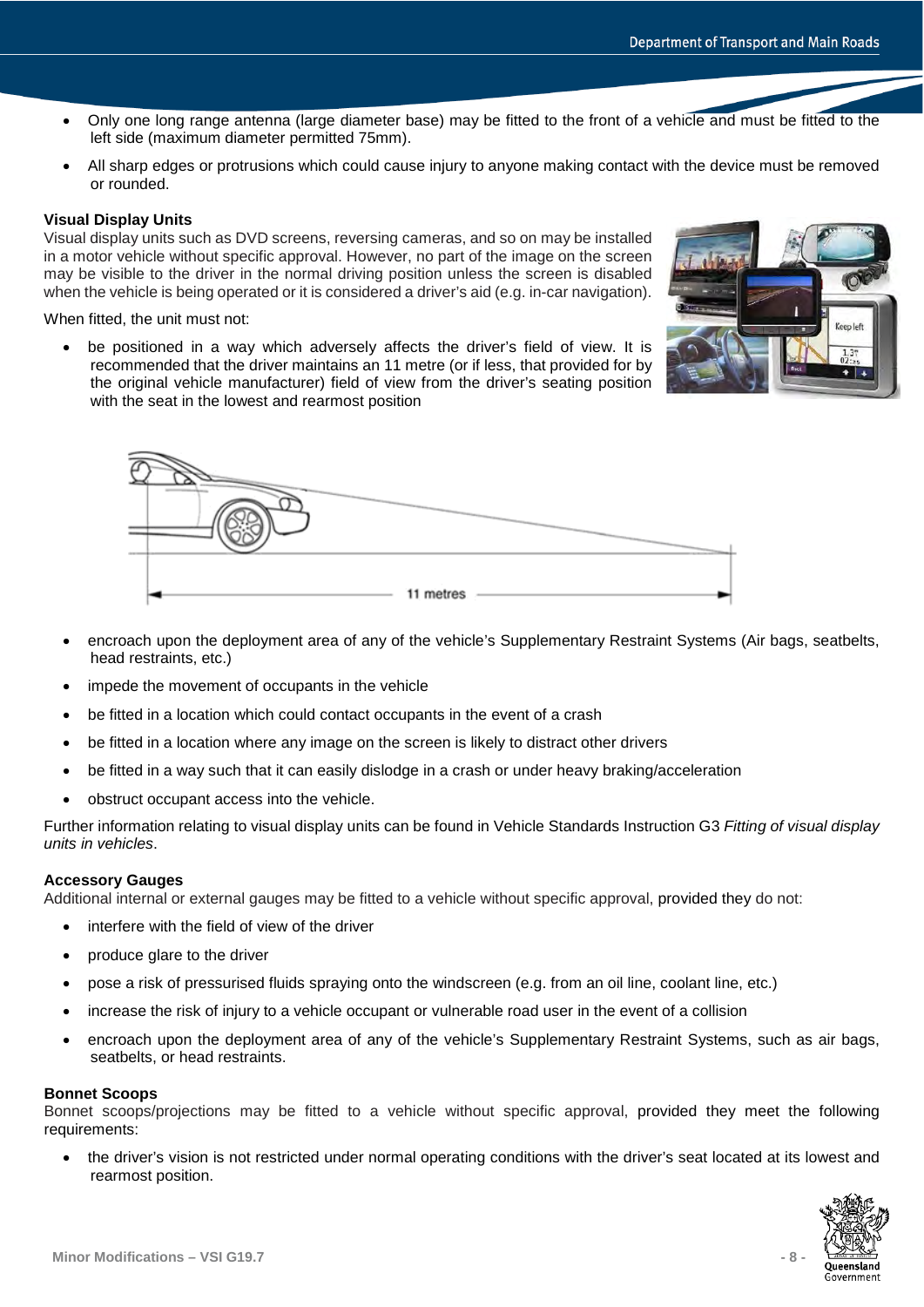• When a 165mm diameter sphere is placed on the bonnet in front of the scoop (or bonnet projection) and rolled backwards until it touches the scoop, no forward point of the scoop or point of contact between the sphere and the scoop must lie above a horizontal plane passing through the centre of the sphere.



It shall be possible to see either the surface of the road 11m in front of the driver's eve or all of the front edge of the original body when looking across the top of the bonnet scoop. For the purposes of this requirement, the driver's 'eye' position can be taken as being a point 730mm above and 270mm forward of the junction of the seat cushion and seat back with the seat in its lowest and rearmost position.



- The edges at the front of a scoop/projection shall be rounded with a minimum radius of 10mm.
- All other edges and corners shall have a radius of not less than 5mm and be designed to reduce the risk of bodily injury to any person.
- The scoop/projection must not have reflective surfaces.
- Any holes in the bonnet must not substantially reduce the strength or impact resistance of the bonnet.
- Air cleaners or carburettors must not protrude beyond the original bonnet profile unless the bonnet scoop/projection is manufactured from equivalent gauge mild steel, compared with that of the original bonnet.
- Air cleaners and/or carburettors must be covered by the bonnet scoop.

For further information please refer to the LH section of the National Code of Practice for Light Vehicle Construction and Modification

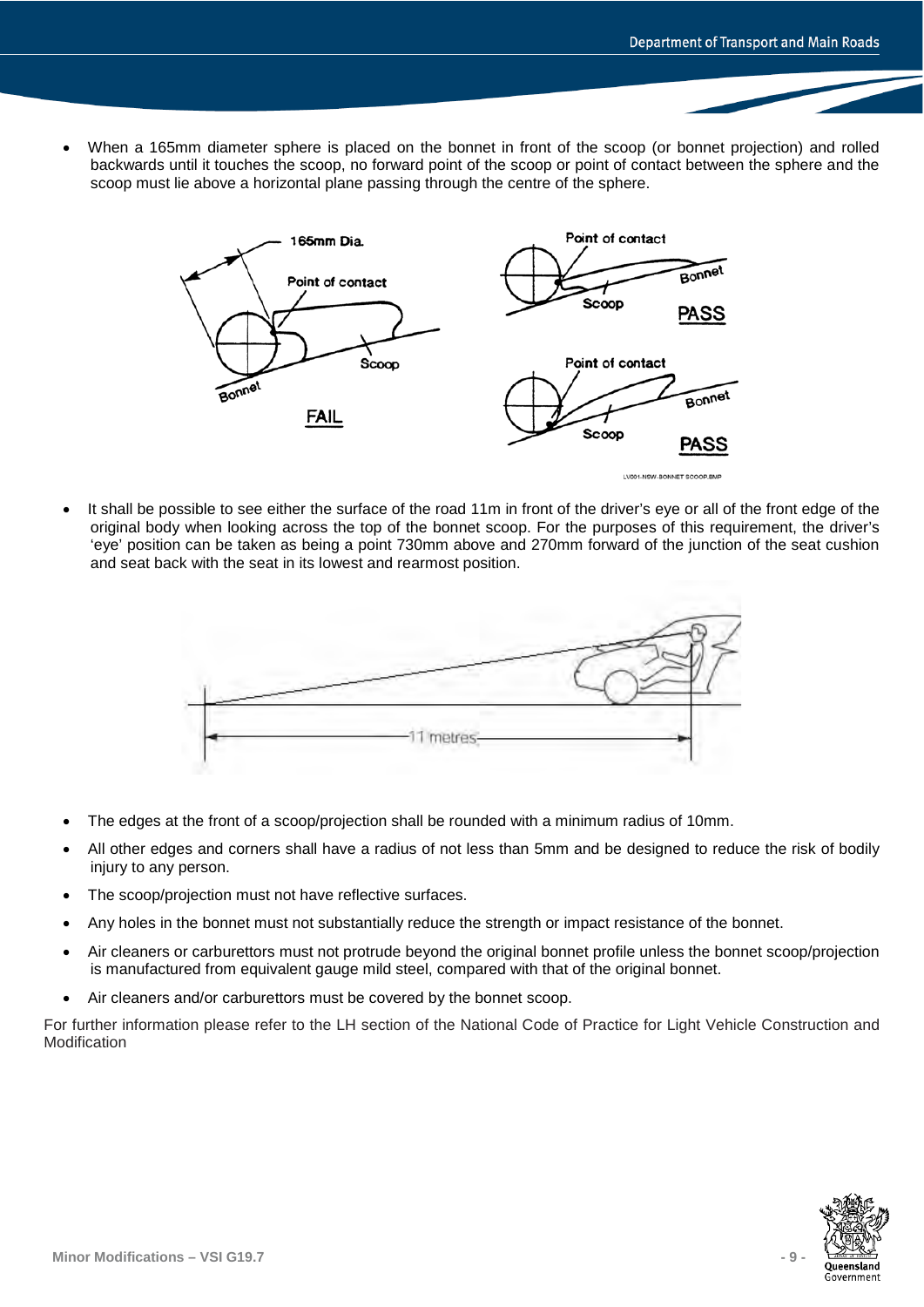# **Side Skirts, Flares and Spoilers**

Side skirts and front and rear spoilers may be fitted without specific approval, provided road clearance and air flow for brake cooling are not adversely affected.

Additionally, they must not be fitted so they are likely to increase the risk of bodily injury to a vulnerable road user coming into contact with the vehicle. All material is to be of a suitable thickness and be free from sharp edges or corners.

Rear spoilers must be within the body shape/outline of the mounting surface (for example, the boot outline). The minimum thickness of end plates is 4mm and they must be free of sharp edges or corners.

For further information please refer to the LH section of the National Code of Practice for Light Vehicle Construction and Modification

# **Bull Bars**

Bull bars may be fitted without specific approval, provided they are designed and fitted so that the safety of the vehicle is not adversely affected. They must be firmly and securely mounted and supported and must not constitute a danger to other road users. Bull bars must not obstruct the vision of the driver and should not project further from the front of the vehicle than is necessary for their attachment. Bull bars should not add a significant load to the front suspension.

Bull bars must be free of sharp protrusions and all exposed sections of the bull bar and fittings must be radiused and deburred. Forward and side members should be designed to reduce the risk of injury to any person who may come into contact with the bull bar.

Bull bars must not obscure the driver's view or any light. In particular, the visibility of indicator lights at all viewing angles must not be reduced or, if they are, additional lights must be fitted or the original relocated in accordance with the relevant legislation or ADRs. Surfaces of the bar that could reflect light from the vehicle's headlights must be matt black.

Vehicles fitted with an airbag or manufactured to comply with Australian Design Rule (ADR) 69 - Full Frontal Impact Occupant Protection, or both ADR 69 and ADR 73 – Offset Frontal Impact Protection can only be fitted with a bull bar which:

- has been certified by the vehicle manufacturer as suitable for that vehicle, or
- has been demonstrated by the bull bar manufacturer to not adversely affect compliance with the ADRs or interfere with the critical airbag timing mechanism.

Bull bars must comply with Australian Standard (AS) 4876.1-2002, sections 1, 2 and 3.1. In addition, the department strongly recommend bull bars comply with section 3.2 of AS 4876.1-2002.

# **Bodywork and Interior**

There are general requirements concerning alterations to the bodywork, however:

- no alteration may cause a hazard to persons due to exposed sharp edges or projections, and
- no alteration may cause a reduction in the level of safety or overall strength of the vehicle.

# **Tyres and Rims**

# **Alternative Rims and Tyres**

Many vehicle owners like to replace the vehicle's original rims and tyres with alternatives of different width, diameter and profile.

The following sub-sections outline the legal requirements for replacement rims and tyres fitted to a passenger car or derivative, or to an off-road passenger car (not including a light commercial vehicle), which will ensure your vehicle continues to comply with Queensland legislation, while allowing for your individual preferences.

For a passenger car, passenger car derivative or 'soft roader' (an all-wheel drive vehicle that may be certified as MC ADR category), the overall diameter

of any tyre fitted must not be more than 15mm larger or 26mm smaller than that of any tyre designated by the vehicle manufacturer for that model.



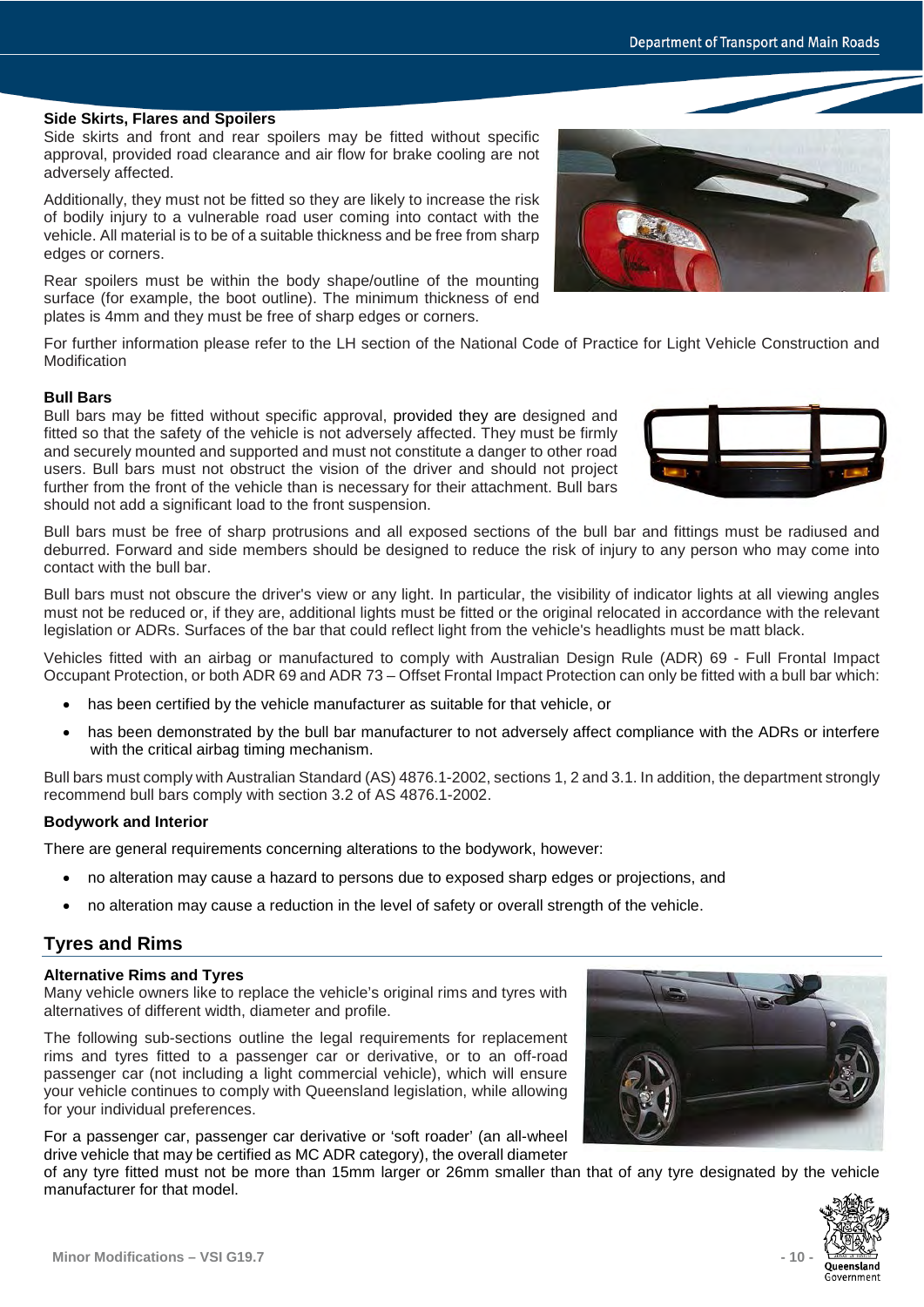The overall diameter of any tyre fitted to:

- a 4WD passenger vehicle specifically designed for off-road use (MC ADR category other than a 'soft roader');
- a 4WD goods vehicle and its 2WD equivalent if the chassis and running gear are essentially the same as the 4WD version (N ADR category); or
- medium weight goods vehicle (NA2, NB ADR category);
- must not be more than 50mm larger or 26mm smaller than that of any tyre designated by the vehicle manufacturer for that vehicle.

**Note**: Speedometer accuracy must be maintained for the selected tyre and rim combination.

Replacement tyres must also conform to the following requirements:

- The tyres must be rated by the tyre manufacturer as being suitable for road use.
- When fitting passenger car tyres to light goods vehicles originally fitted with light truck tyres, the load rating of the replacement tyres must be based on the highest individual wheel load multiplied by a service factor of 1.10.
- The tyres on a given axle must be of the same construction (e.g. radial) and of the same size.
- Where retreaded tyres are used, they must have been retreaded and marked in accordance with the provisions of Australian Standard (AS) 1973-1993 Pneumatic Tyres — Passenger Car, Light Truck and Truck/Bus — Retreading and Repair Processes*.*

Low profile tyres (e.g. 50 series), which replace standard profile tyres (e.g. 70 series or above), are normally fitted in combination with rims of larger than standard diameter to maintain the correct overall diameter of the wheel. A diagram of this concept appears to the right.



**Standard tyre** Low profile tyre

### **Tyre Aspect Ratio**

Because of the different handling characteristics, the aspect ratio of tyres fitted to the front axle must not vary by more than 10 from the aspect ratio of tyres fitted to the rear axle (e.g. 175 **65** R14 front and 205 **45** R14 rear, has an aspect ratio difference of 20 and is not permitted, whereas 175 **65** R14 front and 195 **60** R14 rear has a difference of 5 and is permitted).

### **General Conditions for Alternative Rims and Tyres**

The rims and tyres must not protrude beyond the bodywork of the vehicle, including flares, when viewed from above with the wheels facing straight ahead. If the vehicle was originally constructed with a portion of the wheel protruding, the alternative wheels must not protrude further than the original ones.

The tyre to rim fitting and the tyre to rim combination must be in accordance with the Tyre and Rim Standards Manual published by the Tyre and Rim Association of Australia. Reputable tyre retailers should have this information and be able to advise on the correct combinations.

All rims fitted to an axle must be of the same diameter, width and offset. They must not have a circumferential weld other than that which attaches the outer rim to the centre. All rims must have stud hole pitch circle diameters suitable to the hub. Wheel nut tapers must be appropriate to the wheel and must engage the thread of the wheel studs for at least the same length as the nuts provided by the vehicle manufacturer.

Slotted and elongated stud holes are not permitted.

The fitting of spacers or adaptors between wheels and hubs, other than those provided by the vehicle manufacturer, is not permitted.

The tyre and rim must not foul wheel arches or suspension components under any conditions. Steering limit stops must not be adjusted to reduce the turning circle in order to allow the fitting of the alternative rims and tyres.

The tyres must have a tread depth of at least 1.5mm on every part of the tyre that touches the road and not have any apparent defect that is likely to make the vehicle to which they are fitted unsafe.

Fitting tyres that have been treated by recutting or regrooving is not permitted unless the tyre has been marked by the original manufacturer as 'suitable for recutting or regrooving'. Regrooving that exposes chord or steel is not permitted.

The maximum tyre width for a car or car derivative must not be more than 1.3 times the vehicle manufacturer's widest optional tyre.

However, for an off-road passenger vehicle fitted with front and rear beam axles, the maximum tyre width must not be more than 1.5 times the vehicle manufacturer's widest optional tyre.

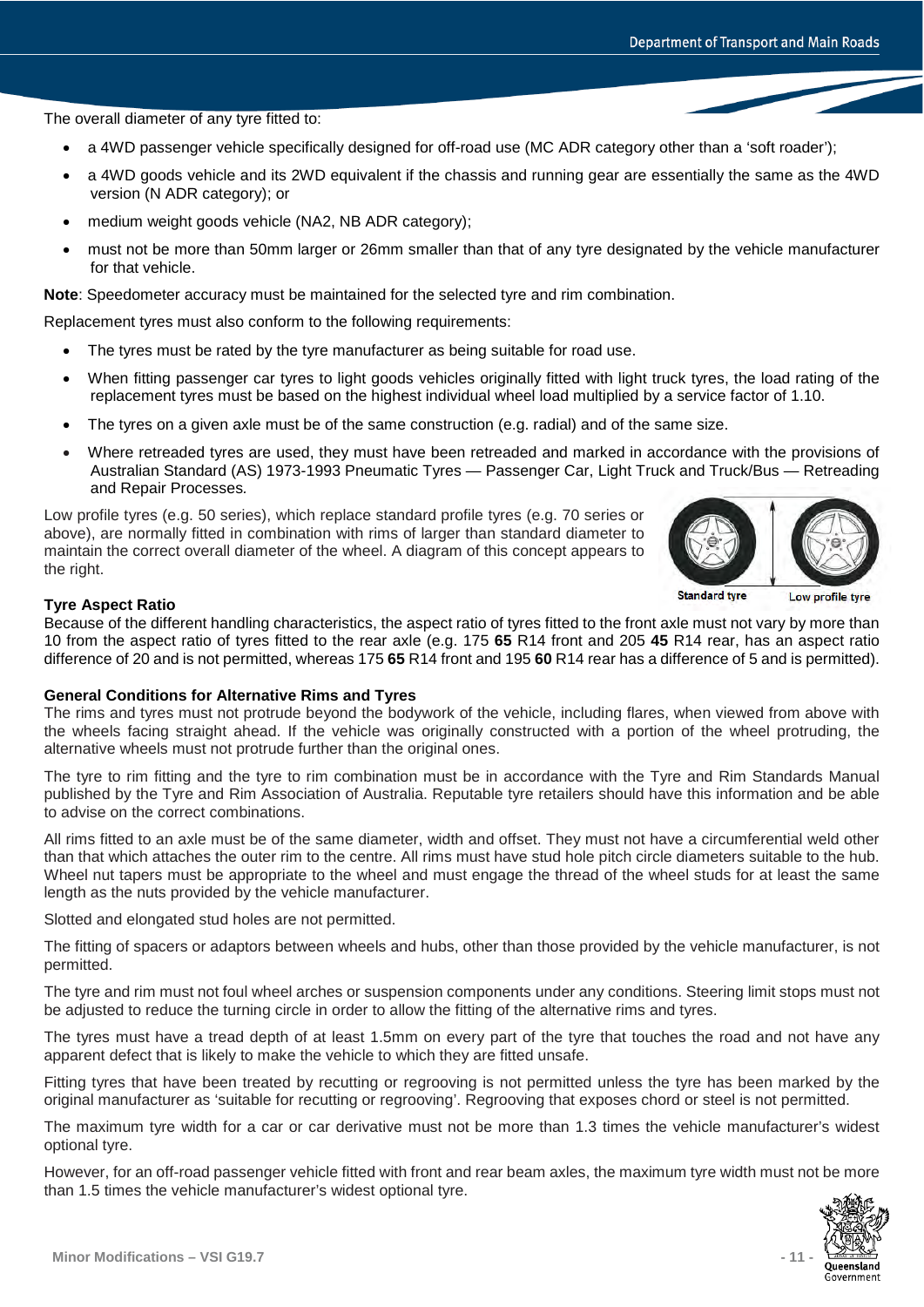The nominal width of the narrowest tyre fitted to a vehicle must not be less than 70 per cent of the nominal width of the wider tyre fitted and never less than the vehicle manufacturer's narrowest optional tyre as indicated on the manufacturer's tyre placard.

# **Speed and load ratings**

The speed rating of all tyres must be at least:

- for an off-road passenger vehicle 140km/h
- for another car (sedan, station wagon, etc.) with up to nine adult seating positions or a car derivative 180km/h
- for another motor vehicle 120km/h
- the vehicle's top speed, if lower than the speeds referred to above.

Load ratings of tyres must be at least equal to those specified by the manufacturer on the tyre placard fitted to vehicles made after 1972. For other vehicles, the load rating of a tyre must be capable of carrying the part of the vehicle's gross mass carried by the tyre.

### **Tyre Construction**

Tyre tread compounds, patterns, ply ratings and performance characteristics vary. Tyre construction (e.g. radial) and size must be the same on the same axle. Although it is recommended that the tyres are identical (e.g. same brand and tread pattern), this is not mandatory.

### **Wheel Marking**

Vehicles built on or after 1 July 1985 must be fitted with original wheels or replacement wheels which are indelibly marked in accordance with approved standards.

These standards include:

- Standards Australia
- Wheel Industries Association (Australia)
- Technischer Uberwachungen Verein
- Japanese Industrial Standards.

#### **Composite Wheels**

The use of composite wheels (two or three-piece) is permitted. They must be manufactured and marked in accordance with the standards described above if fitted to vehicles manufactured on or after 1 July 1985.

#### **Repairs to Tubeless Tyres**

Permanent repairs can only be made when the tyre is removed from the rim. The tyre must be examined to ensure it is structurally sound. The damaged area must be prepared on the inside for a patch or mushroom headed plug to be fitted and vulcanised into position. Any repairs to a tyre must be sealed to prevent moisture or contaminants from entering the tyre casing or structure.

Caution: Plug repairs can only be made in the tread area of the tyre and not in sidewalls or where the tread and sidewall meet.

Punctures in tubeless tyres must not be repaired from the outside or without removing the tyre from the rim as this method is prone to failure.

Vehicle owners with doubts about tyre repairs should contact a reputable tyre dealer for proper repairs.

For further information on tyres and rims, please refer to the LS section of the National Code of Practice for Light Vehicle Construction and Modification.

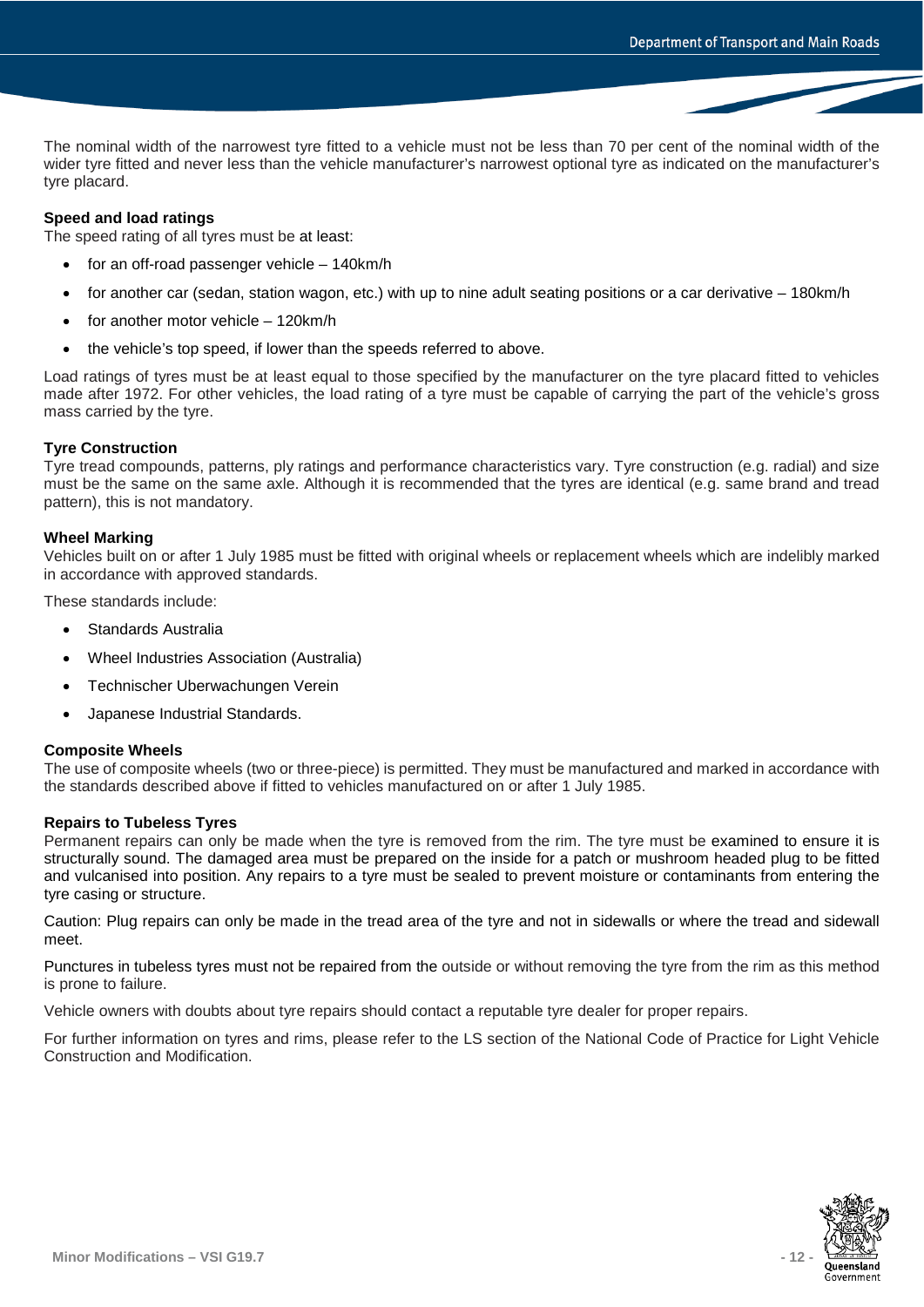### **Vehicle Track**

Track is measured at ground level from the centre of the tyre on one side to the centre of the corresponding tyre on the opposite side of the vehicle. The front and rear track differs on many vehicles.

The wheel track of passenger cars (or derivatives) must not be increased by more than 25mm beyond the maximum specified by the vehicle manufacturer for the particular model. This means that the rim offset must not be changed by more than 12.5mm.



The wheel track of off-road four wheel drive vehicles and goods vehicles must not be increased by more than 50mm beyond the maximum specified by the vehicle manufacturer for the particular model. If a solid axle from another manufacturer is used, the wheel track may be increased by 50mm beyond the maximum specified by the vehicle manufacturer for that particular axle, provided all other requirements such as clearances are meet and the tyres do not protrude outside of the vehicle bodywork.

This does not apply to passenger vehicles that are four wheel drive or all-wheel drive and certified as MA category vehicles on the vehicle identification plates. A vehicle's identification plate can usually be located under the bonnet on the vehicle's firewall or inside the driver's door jamb.

### **Please Note:**

The wheel track of any vehicle must not be reduced to less than the standard track specified by the vehicle manufacturer for the particular model of vehicle.

On vehicles with diagonally split brake systems, the front wheel offset (and front wheel track) should remain as original, except where the original manufacturer specifies differently with optional rims for a particular model.

For further information please refer to the LS section of the National Code of Practice for Light Vehicle Construction and Modification.

# **Motorbikes**

### **Frame and Suspension Alterations**

Motorbike design is a complex task. Before modifications are made to a motorbike's frame or suspension, you should be aware that structural changes to the frame, steering head, front forks, suspension, brakes or wheels may load vital components well beyond the limits for which they were originally designed. This may increase the probability of failure and may be a danger to the rider and other road users. Motorbikes with properly designed custom frames, extended forks, hard tail conversions and structural modifications are acceptable, but require approval by the department. Before undertaking modifications similar to the ones mentioned above you must engage the services of an Approved Person Engineer.



### **Engine Replacements**

Many manufacturers produce a series of models with the same basic frame fitted with engines of differing capacity. No approval is required if the smaller capacity engine is replaced by a larger capacity engine from the same series, provided the brakes and suspension from the larger capacity motorbike are fitted and no modification is required to the frame. The fitting of any other alternative replacement engine, superchargers or turbochargers will require approval by the department. Before undertaking modifications similar to the ones mentioned above, you must engage the services of an Approved Person Engineer.

### **Steering Gear and Handle Bars**

For motorbikes which have the head stem as the steering pivot point, the horizontal distance from the midpoint between the head stem bearings to the centre of the front wheel must not be over 550mm. Offset triple clamps are often fitted to provide the motorbike with 'a raked out' appearance without the need to modify the frame. These are acceptable, provided the trail measurement is not less than 75mm.

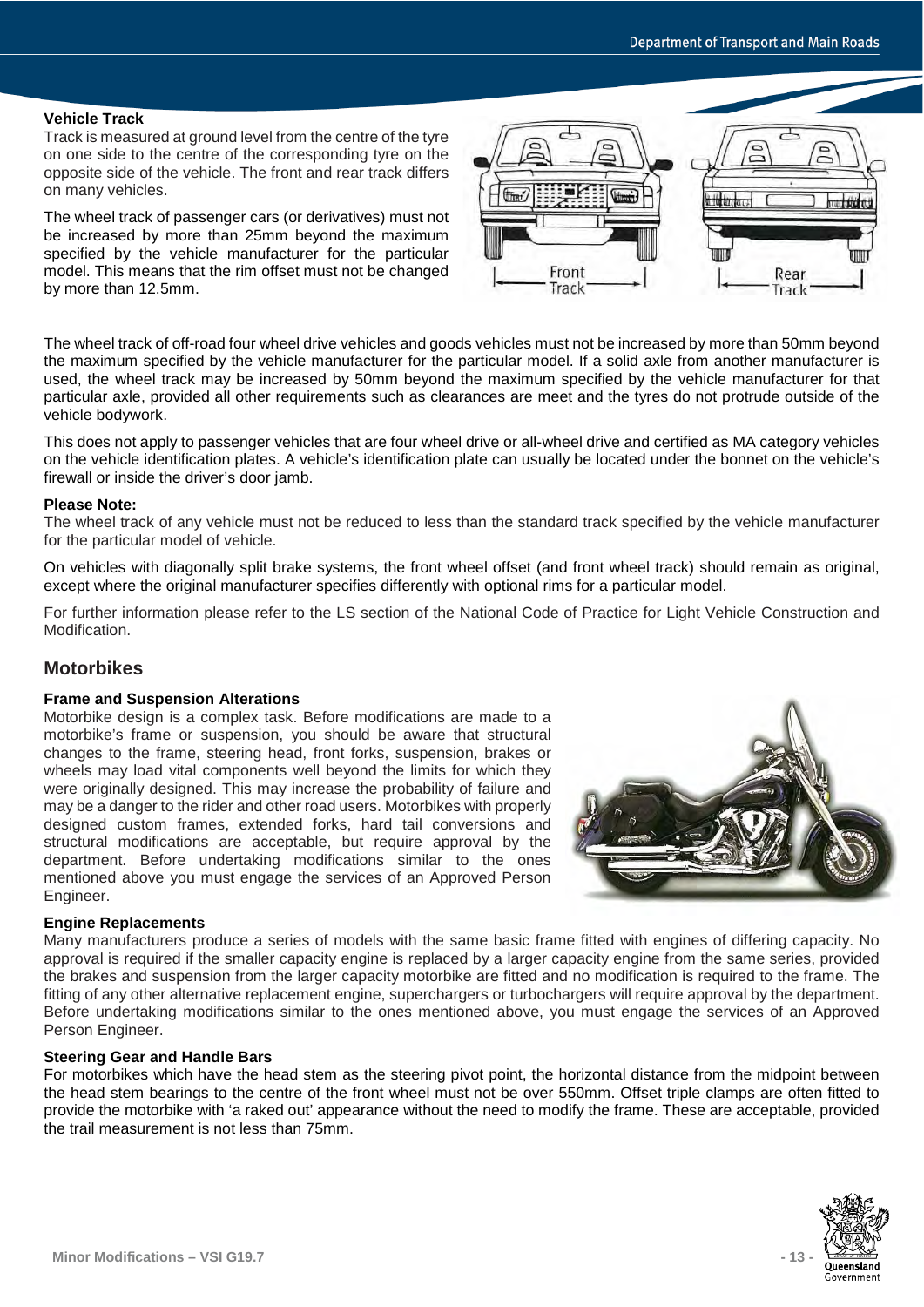Rake Inale



# **Motorbikes manufactured before 1 July 1988**

The handle bars of a motorbike must extend at least 250mm, but not over 550mm, on each side of the longitudinal axis of the motorbike. This measurement does not include mirrors and lights. The lowest part of the hand grip on the handle bars must not be higher than 380mm above the attachment point of the handle bars to the motorbike. Hand grips on the handle bars must be fitted symmetrically. **Please Note:** When measuring handle bar height, the upper surface of the original steering yoke, not including any spacers, is considered the handlebar attachment point.



**75mm Min Trail** 

### **Motorbikes manufactured from 1 July 1988**

The distance between the extreme ends of the handlebar must not be less than 500mm and not more than 1100mm. This measurement does not include mirrors and lights. The height of the lowest part of the handgrip must not be more than 380mm above the lowest part of the upper surface of the rider's seat. Hand grips on the handle bars must be fitted symmetrically.

### **Exhausts**

Motorbikes manufactured from 1 July 1975 are subject to Australian Design Rule (ADR) requirements for noise. Any replacement exhaust system must be as near as practicable to the original component specification and/or comply with ADR noise requirements. If you modify or replace an exhaust system on a pre-1975 motorbike, you must remember that the law prohibits all motor vehicles from causing excessive noise due to the condition or construction of the vehicle, or the manner in which it is operated.

Motorbikes manufactured from 1 July 1988 have all components of the silencing system marked with the name or trade name of the manufacturer. These motorbikes carry information of the Stationary Noise Test in the following format:



# **STATIONARY NOISE TEST INFORMATION** Tested at............. dB(A) at........... r/min Silencing System: (manufacturer's name)

Identification: (trade description)

Any replacement part of the silencing system must show the trademark or the name of the original manufacturer of the system.

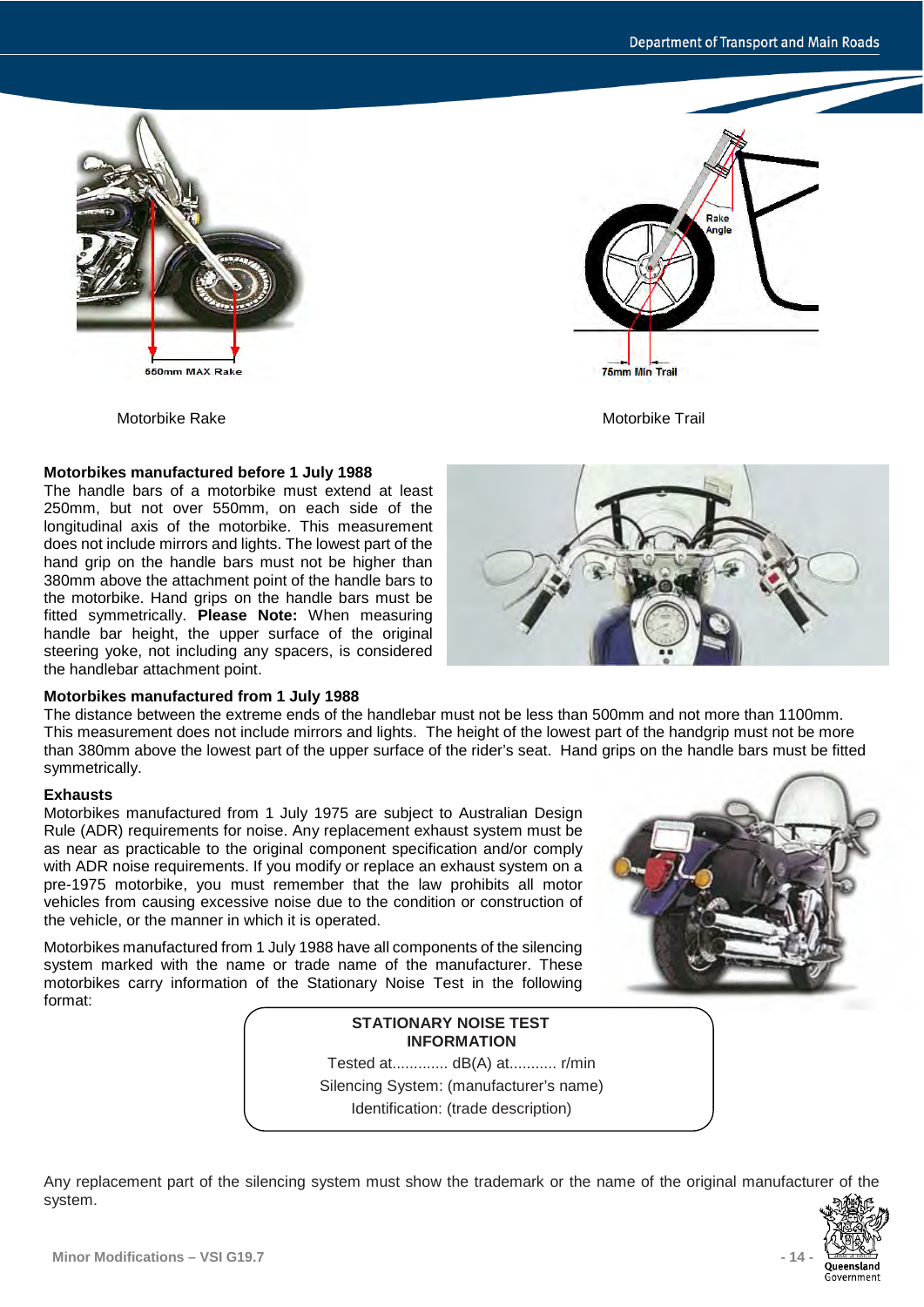### **Seat Reduction**

Compulsory Third Party (CTP) insurance premiums on motorbikes are determined by the seating capacity of the motorbike. Conversion of a motorbike from a two-seater to a single-seater, or vice versa is considered to be a basic modification and can be carried out without the need for certification by an Approved Person. For two-seats to single-seat conversions, the maximum length of the upholstered section of the seat must be 500mm or less, and the pillion foot pegs must be removed with any associated brackets and threaded holes drilled out. You are not permitted to use a removable cowl or other structure fitted over the seat to reduce the length of the seat. For further information, please refer to the LL section of the National Code of Practice for Light Vehicle Construction and Modification.

Motorbikes must be fitted with footrests for the rider, and for any passenger for whom a seating position is provided.

### **Wheels and Tyres**

On all wheels (including any side-car wheel), the tyre size must be suitable for the rim. Each tyre and rim must be strong enough to support the machine when it is fully loaded. Most major motorbike tyre specialists can tell you the right tyre and rim for your motorbike and the appropriate tyre speed rating.

### **Chain Guards (including Belt Drive)**

If the motorbike has a chain or belt drive, the driver and any passenger must be protected from the front sprocket and at least the upper part of the chain or belt by the frame or equipment of the motorbike, or by a guard. The guard must cover the chain or belt to a point at least 300mm to the rear of the rearmost foot rest or above the centre of the rear drive sprocket.

### **Mudguards**

Mudguards must be fitted to all wheels (including the sidecar wheel). Each mudguard must be at least as wide, over its entire length, as its respective tyre. A front mudguard must cover the rearward section of the wheel through the area between two lines, one vertical and the other horizontal, both drawn through the centre of the wheel. If suitable protection is afforded by the frame or construction of the motorbike, the front guard need only cover the unprotected area.

The mudguard provided for the rear wheel and for the wheel of any sidecar must:

- protect other road users, as far as practicable, against thrown-up stones, mud, ice, snow and water; and
- reduce the dangers due to contact with the moving wheels.

For further information please refer to Vehicle Standards Instruction M4.1 – Motorcycle Mudguard Requirements

#### **Indicators**

Indicators are required on all motorbikes manufactured after 30 June 1975.

### **Sidecars**

Sidecars which bolt directly to the motorbike's frame without the need for any modifications to the motorbike are acceptable without specific approval. However, sidecars which require the motorbike to be modified (for example, welding to the frame) must be approved by the department. Before modifying your motorbike so that a sidecar can be attached, you should engage the services of an Approved Person Engineer.

When attached, a sidecar must be:

- fitted to the left hand side of a motorbike. However, this does not apply to a motorbike and sidecar combination greater than 30 years of age
- fitted with a mechanical parking brake if the motorbike was manufactured after February 1976
- such that the overall width of the motorbike and sidecar in combination, including any load and equipment, less than 1.86m
- fitted with a parking light within 150mm from the side of the sidecar that is furthermost from the motorbike.



Minimum coverage, unless suitable